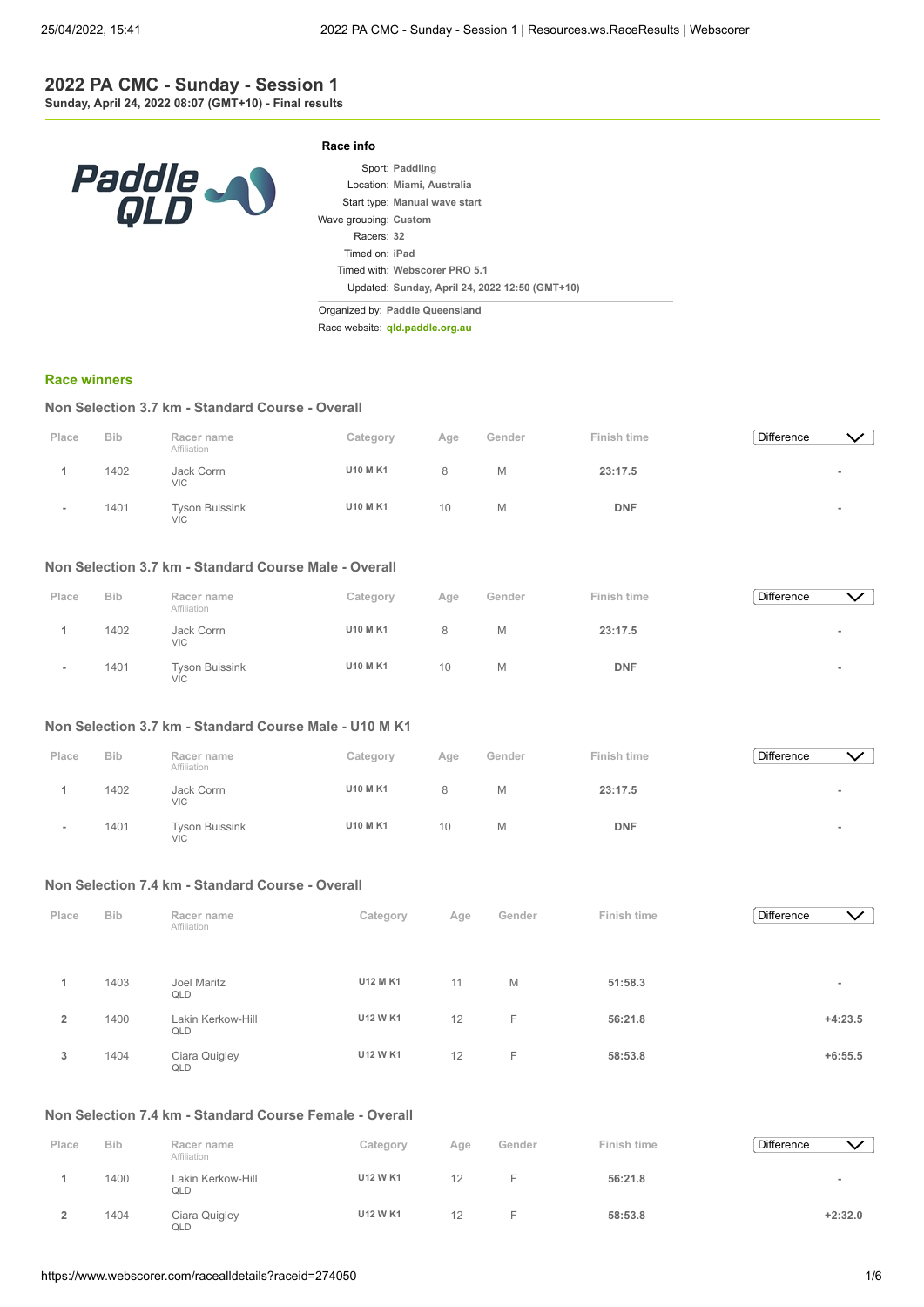# **Non Selection 7.4 km - Standard Course Female - U12 W K1**

| Place | <b>Bib</b> | Racer name<br>Affiliation | Category        | Age | Gender | Finish time | <b>Difference</b> | $\checkmark$ |
|-------|------------|---------------------------|-----------------|-----|--------|-------------|-------------------|--------------|
|       | 1400       | Lakin Kerkow-Hill<br>QLD  | <b>U12 W K1</b> |     |        | 56:21.8     |                   | -            |
|       | 1404       | Ciara Quigley<br>QLD      | <b>U12 W K1</b> | 12  |        | 58:53.8     |                   | $+2:32.0$    |

#### **Non Selection 7.4 km - Standard Course Male - Overall**

| Place | <b>Bib</b> | Racer name<br>Affiliation | Category        | Age | Gender | Finish time | Difference |  |
|-------|------------|---------------------------|-----------------|-----|--------|-------------|------------|--|
|       | 1403       | <b>Joel Maritz</b><br>QLD | <b>U12 M K1</b> | 11  | M      | 51:58.3     |            |  |

## **Non Selection 7.4 km - Standard Course Male - U12 M K1**

| Place | <b>Bib</b> | Racer name<br>Affiliation | Category | Age | Gender | Finish time | <b>Difference</b> |  |
|-------|------------|---------------------------|----------|-----|--------|-------------|-------------------|--|
|       | 1403       | Joel Maritz<br>QLD        | U12 M K1 |     | Μ      | 51:58.3     |                   |  |

# **Non Selection 11.1 km - Standard Course - Overall**

| Place          | <b>Bib</b> | Racer name                          | Category        | Age | Gender | Finish time | Difference | $\checkmark$ |
|----------------|------------|-------------------------------------|-----------------|-----|--------|-------------|------------|--------------|
|                |            | Affiliation                         |                 |     |        |             |            |              |
| 1              | 1300       | Emma Corrin<br><b>VIC</b>           | <b>U14 W K1</b> | 13  | F      | 1:10:09.5   |            | $\sim$       |
| $\overline{2}$ | 1305       | Joe Wills<br>QLD                    | <b>U14 M K1</b> | 13  | M      | 1:10:27.8   |            | $+0:18.3$    |
| 3              | 1301       | <b>Tyson Seager</b><br>QLD          | <b>U14 M K1</b> | 14  | M      | 1:15:03.0   |            | $+4:53.5$    |
| $\overline{4}$ | 1306       | <b>Tilly Stewart-Edwards</b><br>QLD | U14 W K1        | 13  | F      | 1:18:03.5   |            | $+7:54.0$    |
| 5              | 1304       | Joel Smith<br>QLD                   | <b>U14 M K1</b> | 13  | M      | 1:18:42.3   |            | $+8:32.8$    |
| 6              | 1303       | <b>Riley Scott</b><br>QLD           | <b>U14 M K1</b> | 13  | M      | 1:21:29.5   |            | $+11:20.0$   |
| $\overline{7}$ | 1302       | <b>Harrison Thrower</b><br>QLD      | <b>U14 M K1</b> | 14  | M      | 1:26:09.4   |            | $+15:59.9$   |

# **Non Selection 11.1 km - Standard Course Female - Overall**

| Place | <b>Bib</b> | Racer name<br>Affiliation    | Category        | Age | Gender | Finish time | <b>Difference</b> | $\checkmark$ |
|-------|------------|------------------------------|-----------------|-----|--------|-------------|-------------------|--------------|
|       | 1300       | Emma Corrin<br><b>VIC</b>    | <b>U14 W K1</b> | 13  |        | 1:10:09.5   |                   | -            |
|       | 1306       | Tilly Stewart-Edwards<br>QLD | <b>U14 W K1</b> | 13  |        | 1:18:03.5   |                   | $+7:54.0$    |

# **Non Selection 11.1 km - Standard Course Female - U14 W K1**

| Place | <b>Bib</b> | Racer name<br>Affiliation    | Category        | Age | Gender | Finish time | <b>Difference</b> |                          |
|-------|------------|------------------------------|-----------------|-----|--------|-------------|-------------------|--------------------------|
|       | 1300       | Emma Corrin<br><b>VIC</b>    | <b>U14 W K1</b> | 13  |        | 1:10:09.5   |                   | $\overline{\phantom{a}}$ |
|       | 1306       | Tilly Stewart-Edwards<br>QLD | U14 W K1        | 13  |        | 1:18:03.5   |                   | $+7:54.0$                |

# **Non Selection 11.1 km - Standard Course Male - Overall**

| Place | <b>Bib</b> | Racer name<br>Affiliation  | Category | Age | Gender | Finish time | <b>Difference</b>        |
|-------|------------|----------------------------|----------|-----|--------|-------------|--------------------------|
|       | 1305       | Joe Wills<br>QLD           | U14 M K1 | 13  | Μ      | 1:10:27.8   | $\overline{\phantom{a}}$ |
|       | 1301       | <b>Tyson Seager</b><br>QLD | U14 M K1 | 14  | Μ      | 1:15:03.0   | $+4:35.2$                |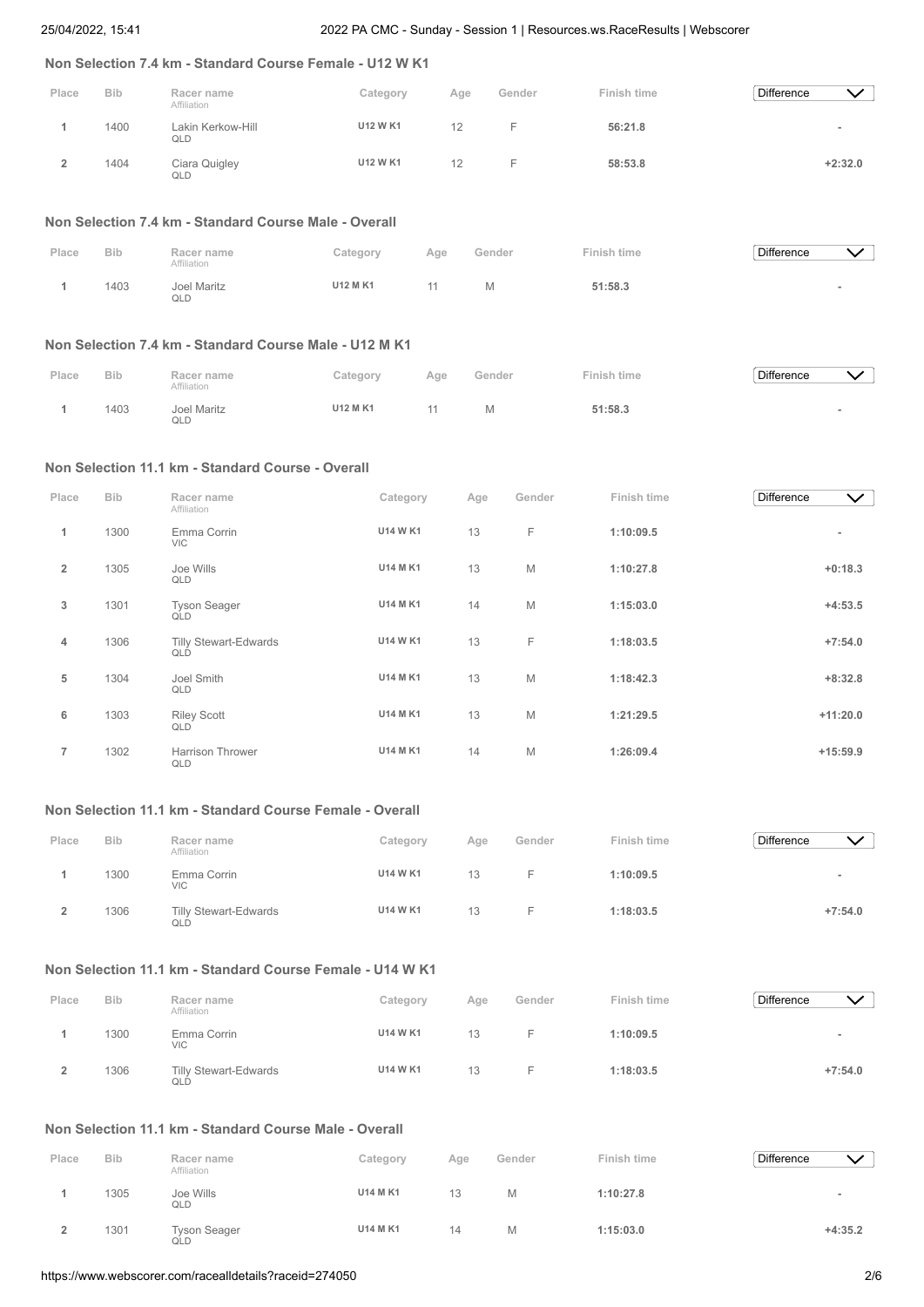| Place | <b>Bib</b> | Racer name                       | Category        | Age | Gender | Finish time | <b>Difference</b> | $\checkmark$ |
|-------|------------|----------------------------------|-----------------|-----|--------|-------------|-------------------|--------------|
| 3     | 1304       | Affiliation<br>Joel Smith<br>QLD | <b>U14 M K1</b> | 13  | M      | 1:18:42.3   |                   | $+8:14.5$    |
| 4     | 1303       | <b>Riley Scott</b><br>QLD        | <b>U14 M K1</b> | 13  | M      | 1:21:29.5   |                   | $+11:01.7$   |
| 5     | 1302       | <b>Harrison Thrower</b><br>QLD   | <b>U14 M K1</b> | 14  | M      | 1:26:09.4   |                   | $+15:41.6$   |

# **Non Selection 11.1 km - Standard Course Male - U14 M K1**

| Place          | <b>Bib</b> | Racer name<br>Affiliation      | Category        | Age | Gender | Finish time | <b>Difference</b><br>$\checkmark$ |
|----------------|------------|--------------------------------|-----------------|-----|--------|-------------|-----------------------------------|
| 1              | 1305       | Joe Wills<br>QLD               | <b>U14 M K1</b> | 13  | M      | 1:10:27.8   | $\overline{\phantom{a}}$          |
| $\overline{2}$ | 1301       | <b>Tyson Seager</b><br>QLD     | <b>U14 M K1</b> | 14  | M      | 1:15:03.0   | $+4:35.2$                         |
| 3              | 1304       | Joel Smith<br>QLD              | <b>U14 M K1</b> | 13  | M      | 1:18:42.3   | $+8:14.5$                         |
| 4              | 1303       | <b>Riley Scott</b><br>QLD      | <b>U14 M K1</b> | 13  | M      | 1:21:29.5   | $+11:01.7$                        |
| 5              | 1302       | <b>Harrison Thrower</b><br>QLD | <b>U14 M K1</b> | 14  | M      | 1:26:09.4   | $+15:41.6$                        |

# **Non Selection 14.8 km - Standard Course - Overall**

| Place          | <b>Bib</b> | Racer name<br>Affiliation                   | Category           | Age | Gender | Finish time | <b>Difference</b> | $\vee$    |
|----------------|------------|---------------------------------------------|--------------------|-----|--------|-------------|-------------------|-----------|
| 1              | 1102       | Helyn Kellermeier / Peter Winton<br>QLD     | M60+ X DBL SKI     | 61  | F/M    | 1:19:10.5   |                   |           |
| $\overline{2}$ | 1109       | Gary Mears / Steven Brinkley<br>NSW/ACT     | <b>M65 M K2</b>    | 65  | M      | 1:19:11.3   |                   | $+0:00.8$ |
| 3              | 1108       | Bernie Craggs / Warwick Nichols<br>NSW/ACT  | <b>M65 M K2</b>    | 68  | M      | 1:19:16.3   |                   | $+0:05.8$ |
| 4              | 1105       | Michael Gout / Tony Brown<br>QLD            | <b>M65 DBL SKI</b> | 66  | M      | 1:22:10.3   |                   | $+2:59.8$ |
| 5              | 1106       | Hal Curwen-Walker / Jeff Hosnell<br>NSW/ACT | <b>M65 M K2</b>    | 70  | M      | 1:24:08.2   |                   | $+4:57.7$ |
| 6              | 1103       | Delia West / Graeme Hudson<br>QLD           | M60+ X K2          | 63  | F/M    | 1:24:22.0   |                   | $+5:11.5$ |
| $\overline{7}$ | 1101       | Judi Jater / Grant Epple<br>QLD             | M60+ X DBL SKI     | 64  | F/M    | 1:24:23.2   |                   | $+5:12.7$ |

# **Non Selection 14.8 km - Standard Course Male - Overall**

| Place | <b>Bib</b> | Racer name<br>Affiliation                   | Category           | Age | Gender | Finish time | <b>Difference</b><br>$\checkmark$ |
|-------|------------|---------------------------------------------|--------------------|-----|--------|-------------|-----------------------------------|
|       | 1109       | Gary Mears / Steven Brinkley<br>NSW/ACT     | <b>M65 MK2</b>     | 65  | Μ      | 1:19:11.3   | -                                 |
|       | 1108       | Bernie Craggs / Warwick Nichols<br>NSW/ACT  | <b>M65 MK2</b>     | 68  | Μ      | 1:19:16.3   | $+0:05.0$                         |
| 3     | 1105       | Michael Gout / Tony Brown<br>QLD            | <b>M65 DBL SKI</b> | 66  | Μ      | 1:22:10.3   | $+2:59.0$                         |
| 4     | 1106       | Hal Curwen-Walker / Jeff Hosnell<br>NSW/ACT | <b>M65 M K2</b>    | 70  | Μ      | 1:24:08.2   | $+4:56.9$                         |

# **Non Selection 14.8 km - Standard Course Male - M65 DBL SKI**

| Place | <b>Bib</b> | Racer name<br>Affiliation        | Category           | Age | Gender | Finish time | <b>Difference</b> |  |
|-------|------------|----------------------------------|--------------------|-----|--------|-------------|-------------------|--|
|       | 1105       | Michael Gout / Tony Brown<br>QLD | <b>M65 DBL SKI</b> | 66  |        | 1:22:10.3   |                   |  |

# **Non Selection 14.8 km - Standard Course Male - M65 M K2**

| Place Bib | Racer name  |  | Category Age Gender Finish time | Difference |  |
|-----------|-------------|--|---------------------------------|------------|--|
|           | Affiliation |  |                                 |            |  |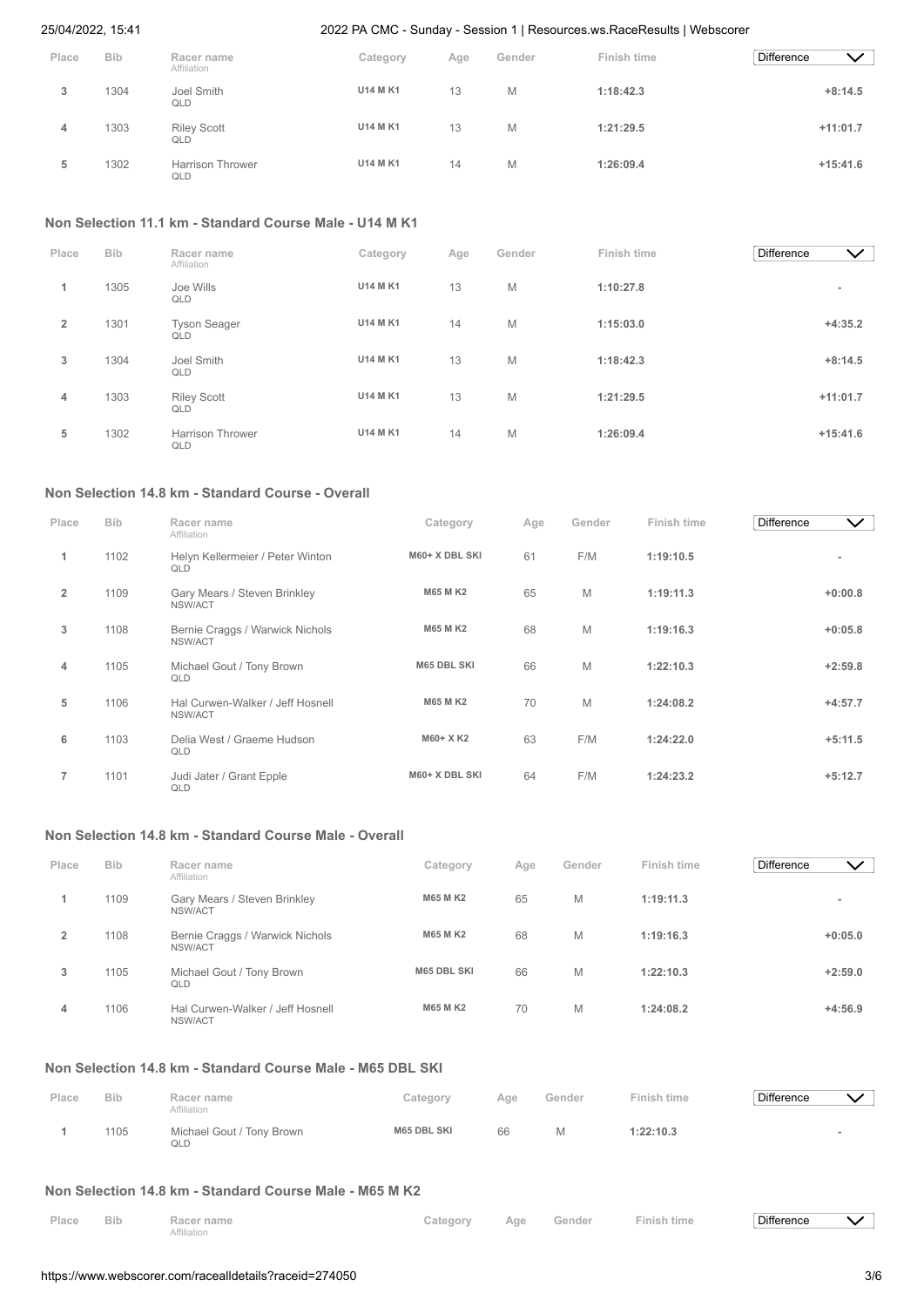| Place | <b>Bib</b> | Racer name                                  | Category        | Age | Gender | Finish time | <b>Difference</b> | ╲╱        |
|-------|------------|---------------------------------------------|-----------------|-----|--------|-------------|-------------------|-----------|
|       | 1109       | Affiliation<br>Gary Mears / Steven Brinkley | <b>M65 M K2</b> | 65  | M      | 1:19:11.3   |                   |           |
|       | 1108       | NSW/ACT                                     | <b>M65 M K2</b> | 68  | M      | 1:19:16.3   |                   | $+0:05.0$ |
|       |            | Bernie Craggs / Warwick Nichols<br>NSW/ACT  |                 |     |        |             |                   |           |
| 3     | 1106       | Hal Curwen-Walker / Jeff Hosnell<br>NSW/ACT | <b>M65 M K2</b> | 70  | M      | 1:24:08.2   |                   | $+4:56.9$ |

#### **Non Selection 14.8 km - Standard Course Female/Male - Overall**

| Place | <b>Bib</b> | Racer name<br>Affiliation               | Category       | Age | Gender | Finish time | <b>Difference</b><br>$\checkmark$ ) |  |
|-------|------------|-----------------------------------------|----------------|-----|--------|-------------|-------------------------------------|--|
|       | 1102       | Helvn Kellermeier / Peter Winton<br>QLD | M60+ X DBL SKI | 61  | F/M    | 1:19:10.5   | -                                   |  |
|       | 1103       | Delia West / Graeme Hudson<br>QLD       | M60+ X K2      | 63  | F/M    | 1:24:22.0   | $+5:11.5$                           |  |
| 3     | 1101       | Judi Jater / Grant Epple<br>QLD         | M60+ X DBL SKI | 64  | F/M    | 1:24:23.2   | $+5:12.7$                           |  |

# **Non Selection 14.8 km - Standard Course Female/Male - M60+ X DBL SKI**

| Place | <b>Bib</b> | Racer name<br>Affiliation               | Category       | Age | Gender | Finish time | <b>Difference</b> | $\vee$    |
|-------|------------|-----------------------------------------|----------------|-----|--------|-------------|-------------------|-----------|
|       | 1102       | Helyn Kellermeier / Peter Winton<br>QLD | M60+ X DBL SKI | 61  | F/M    | 1:19:10.5   |                   |           |
|       | 1101       | Judi Jater / Grant Epple<br>QLD         | M60+ X DBL SKI | 64  | F/M    | 1:24:23.2   |                   | $+5:12.7$ |

# **Non Selection 14.8 km - Standard Course Female/Male - M60+ X K2**

| Place | <b>Bib</b> | Racer name<br>Affiliation         | Category  | Age | Gender | Finish time | <b>Difference</b> |  |
|-------|------------|-----------------------------------|-----------|-----|--------|-------------|-------------------|--|
|       | 1103       | Delia West / Graeme Hudson<br>QLD | M60+ X K2 | 63  | F/M    | 1:24:22.0   |                   |  |

### **Selection 14.8 km - Standard Course - Overall**

| Place                    | <b>Bib</b> | Racer name<br>Affiliation              | Category        | Age | Gender | Finish time | Difference | $\checkmark$ |
|--------------------------|------------|----------------------------------------|-----------------|-----|--------|-------------|------------|--------------|
| 1                        | 1205       | Ziah Peisker<br>QLD                    | U16 M K1        | 16  | M      | 1:22:36.7   |            |              |
| $\overline{2}$           | 1206       | <b>Bradley Buissink</b><br><b>VIC</b>  | U16 M K1        | 15  | M      | 1:23:50.3   |            | $+1:13.6$    |
| 3                        | 1100       | Fiona Rae / Pauline Findlay<br>NSW/ACT | M55 W K2        | 57  | F.     | 1:24:00.3   |            | $+1:23.6$    |
| 4                        | 1210       | Will Stewart-Edwards<br>QLD            | U16 M K1        | 16  | M      | 1:25:02.5   |            | $+2:25.8$    |
| 5                        | 1204       | Thomas Kerkow-Hill<br>QLD              | U16 M K1        | 15  | M      | 1:25:08.5   |            | $+2:31.8$    |
| 6                        | 1201       | Neiva Wright<br>QLD                    | U16 W K1        | 15  | E      | 1:28:45.5   |            | $+6:08.8$    |
| $\overline{7}$           | 1202       | Sasha McDonald<br>QLD                  | U16 W K1        | 15  | F.     | 1:30:57.7   |            | $+8:21.0$    |
| 8                        | 1200       | Talia Balym<br>QLD                     | U16 W K1        | 16  | E      | 1:31:13.2   |            | $+8:36.5$    |
| 9                        | 1208       | Euan Gordon<br>QLD                     | U16 M K1        | 16  | M      | 1:32:18.2   |            | $+9:41.5$    |
| 10                       | 1211       | Jada Baker<br>QLD                      | U16 W K1        | 16  | E      | 1:37:48.9   |            | $+15:12.2$   |
| 11                       | 1203       | Abbi O'Shea<br>QLD                     | U16 W K1        | 15  | F.     | 1:37:55.6   |            | $+15:18.9$   |
| 12                       | 1209       | Elke Madlener<br>QLD                   | U16 W K1        | 16  | F      | 1:58:04.1   |            | $+35:27.4$   |
| $\overline{\phantom{a}}$ | 1207       | Clive Cromack<br><b>VIC</b>            | <b>U16 M K1</b> | 16  | M      | <b>DNF</b>  |            |              |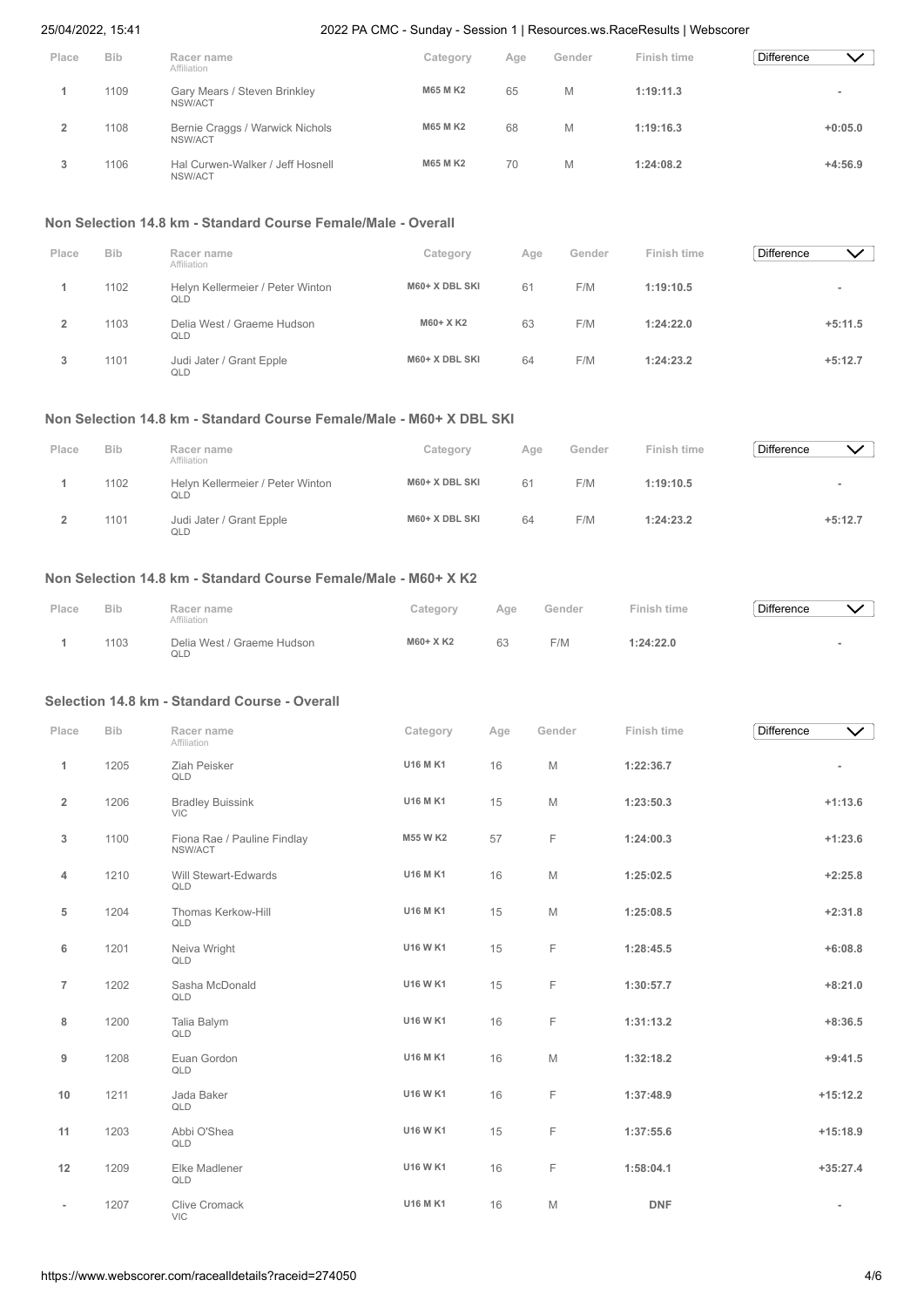# **Selection 14.8 km - Standard Course Female - Overall**

| Place          | <b>Bib</b> | Racer name<br>Affiliation              | Category        | Age | Gender | Finish time | <b>Difference</b> | $\checkmark$ |
|----------------|------------|----------------------------------------|-----------------|-----|--------|-------------|-------------------|--------------|
| 1              | 1100       | Fiona Rae / Pauline Findlay<br>NSW/ACT | <b>M55 W K2</b> | 57  | F      | 1:24:00.3   |                   |              |
| $\overline{2}$ | 1201       | Neiva Wright<br>QLD                    | <b>U16 W K1</b> | 15  | F.     | 1:28:45.5   |                   | $+4:45.2$    |
| 3              | 1202       | Sasha McDonald<br>QLD                  | U16 W K1        | 15  | F      | 1:30:57.7   |                   | $+6:57.4$    |
| 4              | 1200       | Talia Balym<br>QLD                     | <b>U16 W K1</b> | 16  | F      | 1:31:13.2   |                   | $+7:12.9$    |
| 5              | 1211       | Jada Baker<br>QLD                      | <b>U16 W K1</b> | 16  | F      | 1:37:48.9   |                   | $+13:48.6$   |
| 6              | 1203       | Abbi O'Shea<br>QLD                     | <b>U16 W K1</b> | 15  | F      | 1:37:55.6   |                   | $+13:55.3$   |
| $\overline{7}$ | 1209       | Elke Madlener<br>QLD                   | <b>U16 W K1</b> | 16  | F      | 1:58:04.1   |                   | $+34:03.8$   |

#### **Selection 14.8 km - Standard Course Female - M55 W K2**

| Place | <b>Bib</b> | Racer name<br>Affiliation              | Category        | Age | Gender | Finish time | <b>Difference</b> |  |
|-------|------------|----------------------------------------|-----------------|-----|--------|-------------|-------------------|--|
|       | 1100       | Fiona Rae / Pauline Findlay<br>NSW/ACT | <b>M55 W K2</b> | 57  |        | 1:24:00.3   |                   |  |

## **Selection 14.8 km - Standard Course Female - U16 W K1**

| Place          | <b>Bib</b> | Racer name<br>Affiliation | Category        | Age | Gender | Finish time | Difference | $\vee$                   |
|----------------|------------|---------------------------|-----------------|-----|--------|-------------|------------|--------------------------|
| 1              | 1201       | Neiva Wright<br>QLD       | <b>U16 W K1</b> | 15  | F      | 1:28:45.5   |            | $\overline{\phantom{a}}$ |
| $\overline{2}$ | 1202       | Sasha McDonald<br>QLD     | <b>U16 W K1</b> | 15  | F      | 1:30:57.7   |            | $+2:12.2$                |
| 3              | 1200       | Talia Balym<br>QLD        | U16 W K1        | 16  | F      | 1:31:13.2   |            | $+2:27.7$                |
| 4              | 1211       | Jada Baker<br>QLD         | <b>U16 W K1</b> | 16  | F      | 1:37:48.9   |            | $+9:03.4$                |
| 5              | 1203       | Abbi O'Shea<br>QLD        | U16 W K1        | 15  | F      | 1:37:55.6   |            | $+9:10.1$                |
| 6              | 1209       | Elke Madlener<br>QLD      | <b>U16 W K1</b> | 16  | F      | 1:58:04.1   |            | $+29:18.6$               |

# **Selection 14.8 km - Standard Course Male - Overall**

| Place          | <b>Bib</b> | Racer name<br>Affiliation             | Category        | Age | Gender | Finish time | <b>Difference</b> | $\checkmark$ |
|----------------|------------|---------------------------------------|-----------------|-----|--------|-------------|-------------------|--------------|
| 1              | 1205       | Ziah Peisker<br>QLD                   | <b>U16 M K1</b> | 16  | M      | 1:22:36.7   |                   |              |
| $\overline{2}$ | 1206       | <b>Bradley Buissink</b><br><b>VIC</b> | <b>U16 M K1</b> | 15  | M      | 1:23:50.3   |                   | $+1:13.6$    |
| 3              | 1210       | Will Stewart-Edwards<br>QLD           | <b>U16 M K1</b> | 16  | M      | 1:25:02.5   |                   | $+2:25.8$    |
| 4              | 1204       | Thomas Kerkow-Hill<br>QLD             | <b>U16 M K1</b> | 15  | M      | 1:25:08.5   |                   | $+2:31.8$    |
| 5              | 1208       | Euan Gordon<br>QLD                    | <b>U16 M K1</b> | 16  | M      | 1:32:18.2   |                   | $+9:41.5$    |
| ٠.             | 1207       | <b>Clive Cromack</b><br><b>VIC</b>    | <b>U16 M K1</b> | 16  | M      | <b>DNF</b>  |                   | $\sim$       |

# **Selection 14.8 km - Standard Course Male - U16 M K1**

| Place | <b>Bib</b> | Racer name<br>Affiliation             | Category        | Age | Gender | Finish time | <b>Difference</b> |                          |
|-------|------------|---------------------------------------|-----------------|-----|--------|-------------|-------------------|--------------------------|
|       | 1205       | Ziah Peisker<br>QLD                   | <b>U16 M K1</b> | 16  | М      | 1:22:36.7   |                   | $\overline{\phantom{a}}$ |
|       | 1206       | <b>Bradley Buissink</b><br><b>VIC</b> | <b>U16 M K1</b> | 15  | М      | 1:23:50.3   |                   | $+1:13.6$                |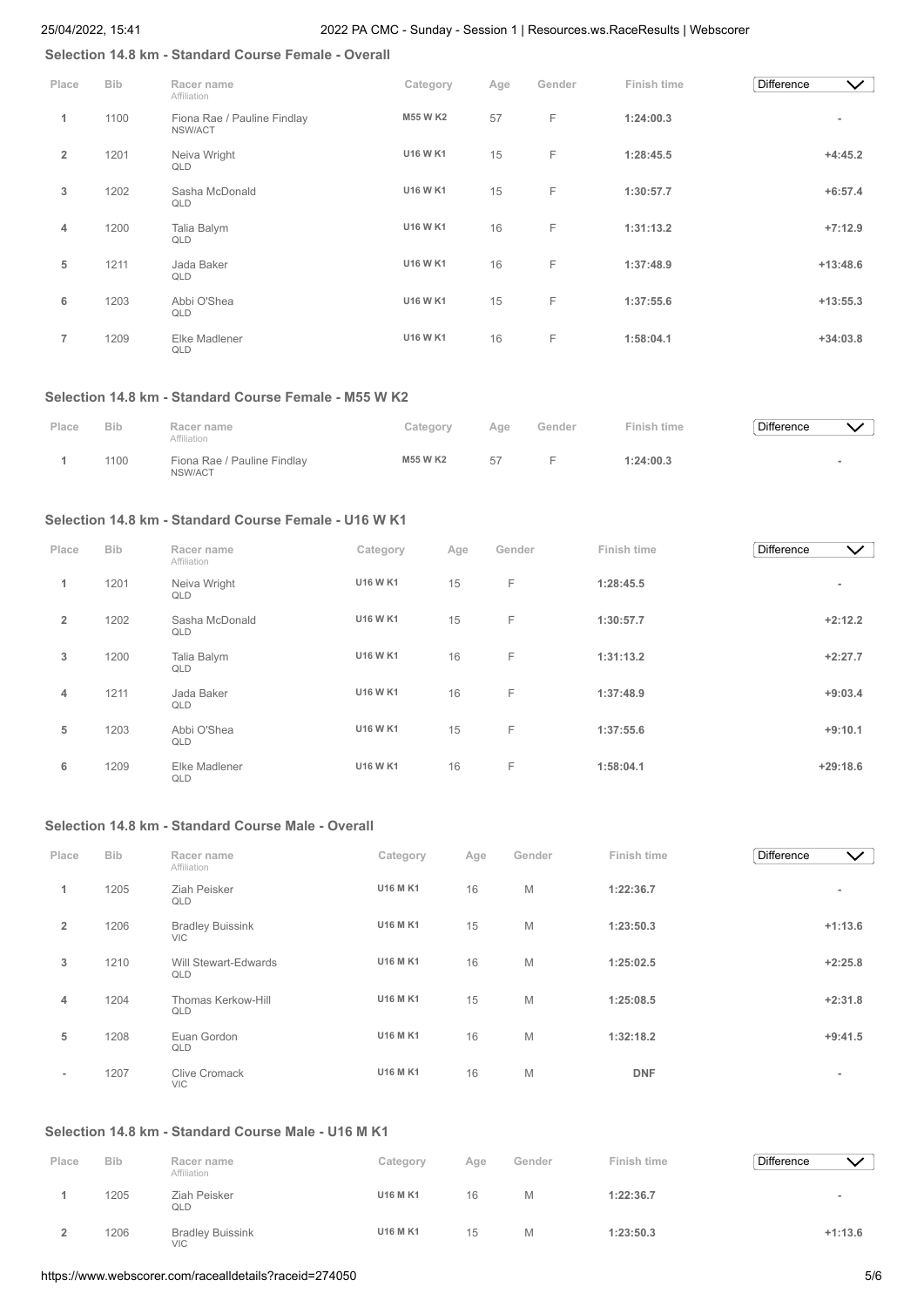| Place  | <b>Bib</b> | Racer name<br>Affiliation   | Category        | Age | Gender | Finish time | <b>Difference</b><br>$\checkmark$ |
|--------|------------|-----------------------------|-----------------|-----|--------|-------------|-----------------------------------|
| 3      | 1210       | Will Stewart-Edwards<br>QLD | <b>U16 M K1</b> | 16  | M      | 1:25:02.5   | $+2:25.8$                         |
| 4      | 1204       | Thomas Kerkow-Hill<br>QLD   | <b>U16 M K1</b> | 15  | M      | 1:25:08.5   | $+2:31.8$                         |
| 5      | 1208       | Euan Gordon<br>QLD          | <b>U16 M K1</b> | 16  | M      | 1:32:18.2   | $+9:41.5$                         |
| $\sim$ | 1207       | Clive Cromack<br><b>VIC</b> | <b>U16 M K1</b> | 16  | M      | <b>DNF</b>  | $\overline{\phantom{a}}$          |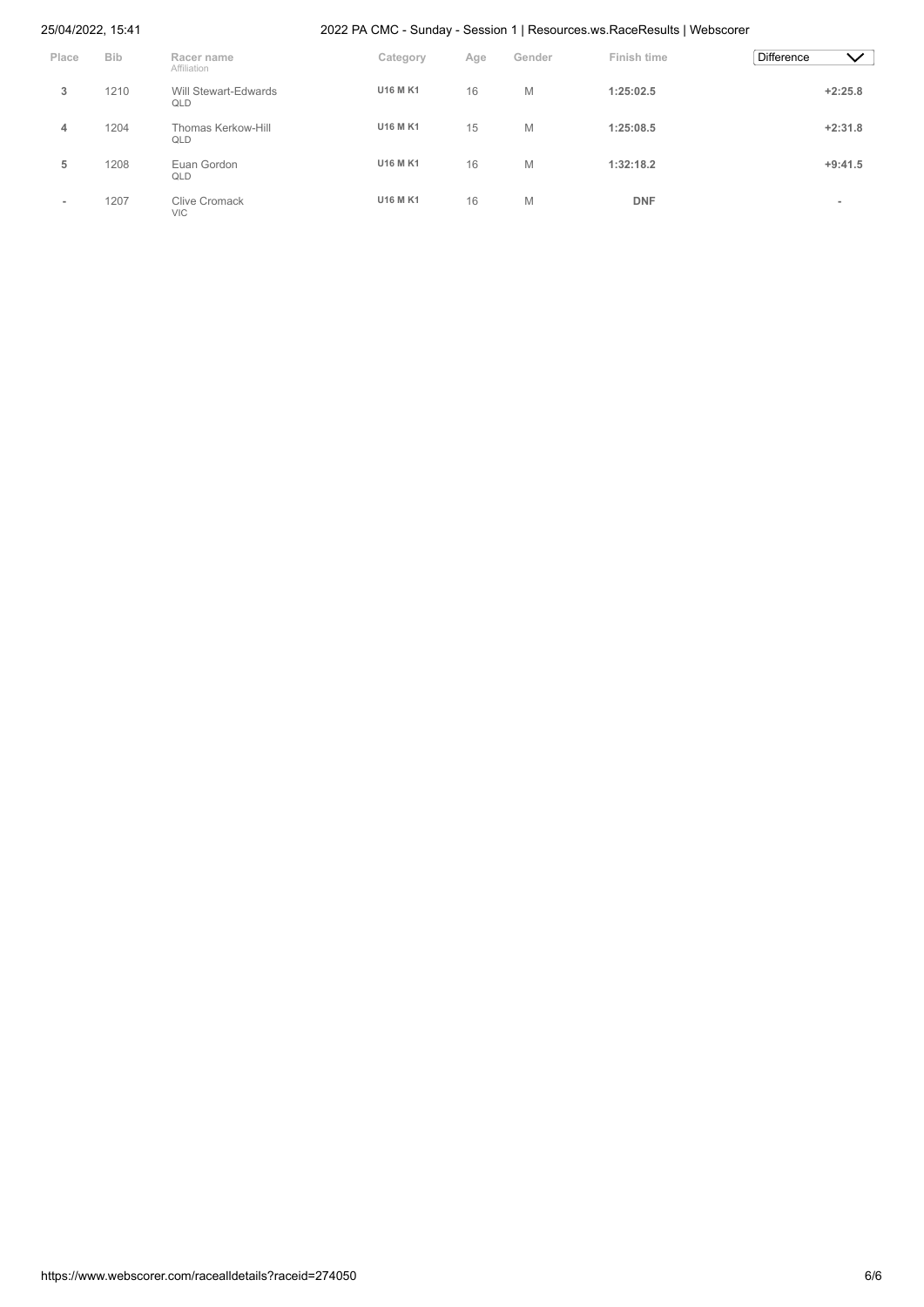## **2022 PA CMC - Sunday - Session 2 Sunday, April 24, 2022 10:36 (GMT+10) - Final results**

| <i>Paddle</i><br>QLD |
|----------------------|
|----------------------|

|                       | Sport: Paddling                                |
|-----------------------|------------------------------------------------|
|                       | Location: Miami, Australia                     |
|                       | Start type: Manual wave start                  |
| Wave grouping: Custom |                                                |
| Racers: 19            |                                                |
| Timed on: iPad        |                                                |
|                       | Timed with: Webscorer PRO 5.1                  |
|                       | Updated: Sunday, April 24, 2022 13:18 (GMT+10) |

Organized by: **Paddle Queensland**

**Race info**

Race website: **[qld.paddle.org.au](http://qld.paddle.org.au/)**

#### **[Race winners](https://www.webscorer.com/race?raceid=274079)**

#### **Selection 18.5 km - Standard Course - Overall**

| Place | <b>Bib</b> | Racer name<br>Affiliation                    | Category        | Aae | Gender    | Finish time | <b>Difference</b> |  |
|-------|------------|----------------------------------------------|-----------------|-----|-----------|-------------|-------------------|--|
|       | 1000       | Genevieve Stanley / Sarah Major<br><b>WA</b> | <b>U18 W K2</b> | 18  | <b>L.</b> | 1:46:01.0   |                   |  |

## **Selection 18.5 km - Standard Course Female - Overall**

| Place | <b>Bib</b> | Racer name                                                  | Category        | Age | Gender | Finish time | <b>Difference</b> |  |
|-------|------------|-------------------------------------------------------------|-----------------|-----|--------|-------------|-------------------|--|
|       | 1000       | Affiliation<br>Genevieve Stanley / Sarah Major<br><b>WA</b> | <b>U18 W K2</b> | 18  |        | 1:46:01.0   |                   |  |

#### **Selection 18.5 km - Standard Course Female - U18 W K2**

| Place | <b>Bib</b> | Racer name<br>Affiliation                    | Category | Age | Gender | Finish time | <b>Difference</b> |  |
|-------|------------|----------------------------------------------|----------|-----|--------|-------------|-------------------|--|
|       | 1000       | Genevieve Stanley / Sarah Major<br><b>WA</b> | U18 W K2 | 18  |        | 1:46:01.0   |                   |  |

# **Selection 22.2 km - Standard Course - Overall**

| Place | <b>Bib</b> | Racer name<br>Affiliation                | Category        | Age | Gender | Finish time | <b>Difference</b><br>$\checkmark$ |
|-------|------------|------------------------------------------|-----------------|-----|--------|-------------|-----------------------------------|
|       | 1003       | Noah Boldy / Morgan Boldy<br><b>WA</b>   | <b>U18 M K2</b> | 18  | M      | 1:47:51.7   |                                   |
|       | 1004       | Llewellyn Bassett / Cane Cody<br>QLD     | <b>U18 M K2</b> |     | M      | 1:58:23.0   | $+10:31.3$                        |
| 3     | 1001       | Joshua Parkinson / Lachlan Stokes<br>QLD | <b>U18 M K2</b> | 17  | M      | 2:04:29.0   | $+16:37.3$                        |

### **Selection 22.2 km - Standard Course Male - Overall**

| Place | <b>Bib</b> | Racer name                                            | Category        | Age | Gender | Finish time | <b>Difference</b> | $\checkmark$ |
|-------|------------|-------------------------------------------------------|-----------------|-----|--------|-------------|-------------------|--------------|
|       | 1003       | Affiliation<br>Noah Boldy / Morgan Boldy<br><b>WA</b> | <b>U18 M K2</b> | 18  | M      | 1:47:51.7   |                   |              |
|       | 1004       | Llewellyn Bassett / Cane Cody<br>QLD                  | <b>U18 M K2</b> | 17  | M      | 1:58:23.0   | $+10:31.3$        |              |
|       | 1001       | Joshua Parkinson / Lachlan Stokes<br>QLD              | <b>U18 M K2</b> | 17  | M      | 2:04:29.0   | $+16:37.3$        |              |

#### **Selection 22.2 km - Standard Course Male - U18 M K2**

| Place | <b>Bib</b> | Racer name<br>Affiliation              | Category        | Age | Gender | Finish time | Difference |  |
|-------|------------|----------------------------------------|-----------------|-----|--------|-------------|------------|--|
|       | 1003       | Noah Boldy / Morgan Boldy<br><b>WA</b> | <b>U18 M K2</b> | 18  | M      | 1:47:51.7   |            |  |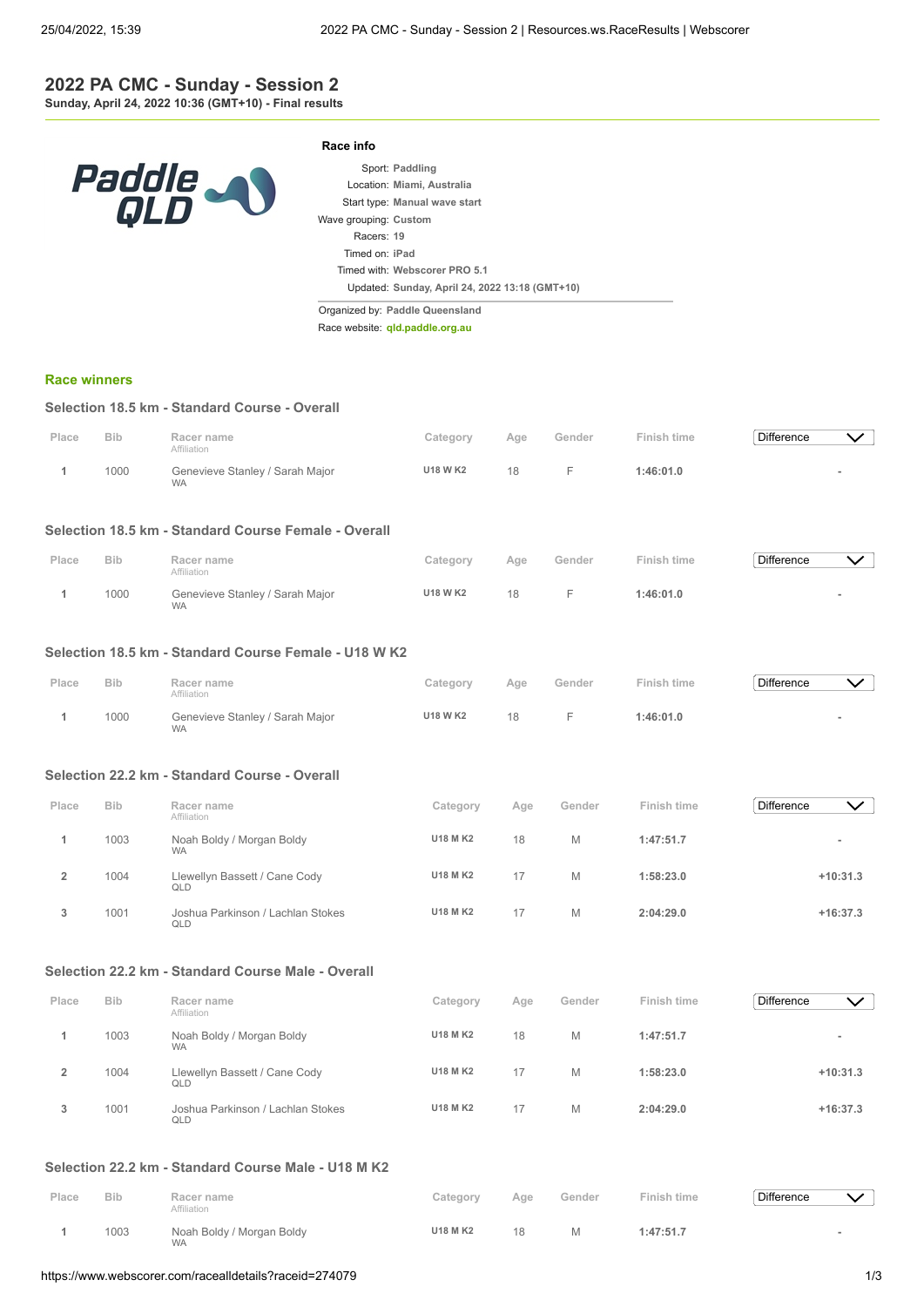| 25/04/2022, 15:39 |  |
|-------------------|--|
|-------------------|--|

| Place          | <b>Bib</b> | Racer name<br>Affiliation                      | Category        | Age | Gender | Finish time | <b>Difference</b><br>$\checkmark$ |
|----------------|------------|------------------------------------------------|-----------------|-----|--------|-------------|-----------------------------------|
| $\overline{2}$ | 1004       | Llewellyn Bassett / Cane Cody<br>QLD           | <b>U18 M K2</b> | 17  | M      | 1:58:23.0   | $+10:31.3$                        |
| 3              | 1001       | Joshua Parkinson / Lachlan Stokes<br>QLD       | <b>U18 M K2</b> | 17  | M      | 2:04:29.0   | $+16:37.3$                        |
|                |            | Selection 25.9 km - Standard Course - Overall  |                 |     |        |             |                                   |
| Place          | <b>Bib</b> | Racer name<br>Affiliation                      | Category        | Age | Gender | Finish time | <b>Difference</b><br>$\vee$       |
| 1              | 902        | Hannah Scott / Rebecca Mann<br><b>VIC</b>      | OPEN W K2       | 27  | F      | 2:10:21.1   | $\overline{\phantom{a}}$          |
| $\overline{2}$ | 903        | Jaime Roberts / Jane Pankhurst<br><b>WA</b>    | <b>OPEN WK2</b> | 32  | F      | 2:10:44.7   | $+0:23.6$                         |
| 3              | 900        | Alana Johnson / Rachel DeKretser<br><b>VIC</b> | <b>OPEN WK2</b> | 23  | F      | 2:18:07.4   | $+7:46.3$                         |
| 4              | 905        | Laura Lee / Naomi Johnson<br>NSW/ACT           | <b>OPEN WK2</b> | 33  | F      | 2:21:07.4   | $+10:46.3$                        |
| 5              | 904        | Kate Leverett / Maddie Lamb<br><b>VIC</b>      | <b>OPEN WK2</b> | 39  | F      | 2:22:39.8   | $+12:18.7$                        |

# **Selection 25.9 km - Standard Course Female - Overall**

| Place          | <b>Bib</b> | Racer name<br>Affiliation                      | Category  | Age | Gender | Finish time | <b>Difference</b> | $\checkmark$ |
|----------------|------------|------------------------------------------------|-----------|-----|--------|-------------|-------------------|--------------|
|                | 902        | Hannah Scott / Rebecca Mann<br><b>VIC</b>      | OPEN W K2 | 27  | F.     | 2:10:21.1   |                   |              |
| $\overline{2}$ | 903        | Jaime Roberts / Jane Pankhurst<br><b>WA</b>    | OPEN W K2 | 32  | F.     | 2:10:44.7   |                   | $+0:23.6$    |
| 3              | 900        | Alana Johnson / Rachel DeKretser<br><b>VIC</b> | OPEN W K2 | 23  | F      | 2:18:07.4   |                   | $+7:46.3$    |
| 4              | 905        | Laura Lee / Naomi Johnson<br>NSW/ACT           | OPEN W K2 | 33  | F.     | 2:21:07.4   | $+10:46.3$        |              |
| 5              | 904        | Kate Leverett / Maddie Lamb<br><b>VIC</b>      | OPEN W K2 | 39  | F      | 2:22:39.8   | $+12:18.7$        |              |

## **Selection 25.9 km - Standard Course Female - OPEN W K2**

| Place          | <b>Bib</b> | Racer name<br>Affiliation                   | Category        | Age | Gender | Finish time | Difference | $\checkmark$ |
|----------------|------------|---------------------------------------------|-----------------|-----|--------|-------------|------------|--------------|
| 1              | 902        | Hannah Scott / Rebecca Mann<br><b>VIC</b>   | <b>OPEN WK2</b> | 27  | F      | 2:10:21.1   | ۰          |              |
| $\overline{2}$ | 903        | Jaime Roberts / Jane Pankhurst<br><b>WA</b> | OPEN W K2       | 32  | F      | 2:10:44.7   | $+0:23.6$  |              |
| 3              | 900        | Alana Johnson / Rachel DeKretser<br>VIC.    | OPEN W K2       | 23  | F      | 2:18:07.4   | $+7:46.3$  |              |
| 4              | 905        | Laura Lee / Naomi Johnson<br>NSW/ACT        | OPEN W K2       | 33  | F      | 2:21:07.4   | $+10:46.3$ |              |
| 5              | 904        | Kate Leverett / Maddie Lamb<br><b>VIC</b>   | OPEN W K2       | 39  | F      | 2:22:39.8   | $+12:18.7$ |              |

# **Selection 29.6 km - Standard Course - Overall**

| Place          | <b>Bib</b> | Racer name<br>Affiliation                   | Category        | Age | Gender | Finish time | <b>Difference</b> | $\checkmark$ )           |
|----------------|------------|---------------------------------------------|-----------------|-----|--------|-------------|-------------------|--------------------------|
|                | 801        | Brendan Rice / Josh Kippin<br><b>WA</b>     | <b>OPEN MK2</b> | 32  | M      | 2:16:51.4   |                   | $\overline{\phantom{a}}$ |
| $\overline{2}$ | 806        | David Cole / Joaquín Cuevas<br><b>VIC</b>   | <b>OPEN MK2</b> | 44  | M      | 2:17:50.0   |                   | $+0:58.6$                |
| 3              | 803        | Casey Haynes / James Pralija<br>NSW/ACT     | <b>OPEN MK2</b> | 33  | M      | 2:19:44.1   |                   | $+2:52.7$                |
| 4              | 800        | Brendan Clarke / David Ceddia<br><b>VIC</b> | <b>OPEN MK2</b> | 29  | M      | 2:23:12.3   |                   | $+6:20.9$                |
| 5              | 805        | Dale Thomson / Tim Symondsl<br><b>SA</b>    | <b>OPEN MK2</b> | 34  | M      | 2:23:48.8   |                   | $+6:57.4$                |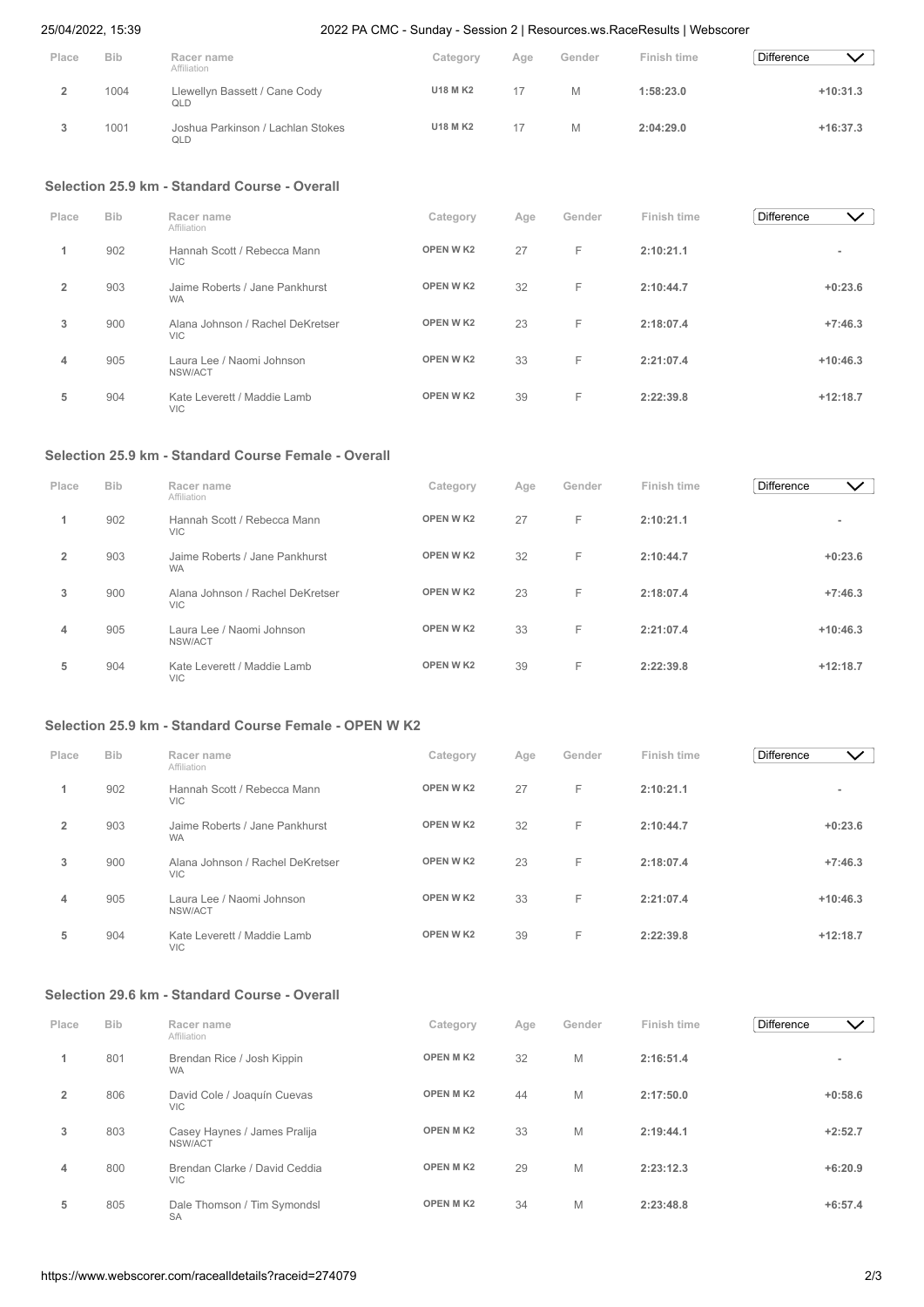| Place | <b>Bib</b> | Racer name<br>Affiliation                    | Category        | Age | Gender | Finish time | Difference<br>$\checkmark$ |
|-------|------------|----------------------------------------------|-----------------|-----|--------|-------------|----------------------------|
| 6     | 802        | Bruno Colos / James Harrington<br><b>NSW</b> | <b>OPEN MK2</b> | 26  | M      | 2:25:25.0   | $+8:33.6$                  |
|       | 808        | Hamish Young / Isaac Johnson<br><b>VIC</b>   | <b>OPEN MK2</b> | 25  | M      | 2:30:53.3   | $+14:01.9$                 |
| 8     | 804        | Craig Hutchinson / Kieran Babich<br>NSW/ACT  | <b>OPEN MK2</b> | 34  | M      | 2:31:34.7   | $+14:43.3$                 |
| 9     | 809        | Kolya Cook / Michael Hanemaayer<br>NSW/ACT   | <b>OPEN MK2</b> | 29  | M      | 2:40:43.1   | $+23:51.7$                 |
| ۰     | 807        | Glenn Rypp / Owen Mcloud<br><b>SA</b>        | <b>OPEN MK2</b> | 31  | M      | <b>DNF</b>  | ۰                          |

# **Selection 29.6 km - Standard Course Male - Overall**

| Place          | <b>Bib</b> | Racer name<br>Affiliation                    | Category        | Age | Gender | Finish time | <b>Difference</b><br>$\checkmark$ |
|----------------|------------|----------------------------------------------|-----------------|-----|--------|-------------|-----------------------------------|
| 1              | 801        | Brendan Rice / Josh Kippin<br><b>WA</b>      | <b>OPEN MK2</b> | 32  | M      | 2:16:51.4   |                                   |
| $\overline{2}$ | 806        | David Cole / Joaquín Cuevas<br><b>VIC</b>    | OPEN MK2        | 44  | M      | 2:17:50.0   | $+0:58.6$                         |
| 3              | 803        | Casey Haynes / James Pralija<br>NSW/ACT      | <b>OPEN MK2</b> | 33  | M      | 2:19:44.1   | $+2:52.7$                         |
| 4              | 800        | Brendan Clarke / David Ceddia<br><b>VIC</b>  | OPEN MK2        | 29  | M      | 2:23:12.3   | $+6:20.9$                         |
| 5              | 805        | Dale Thomson / Tim Symondsl<br><b>SA</b>     | <b>OPEN MK2</b> | 34  | M      | 2:23:48.8   | $+6:57.4$                         |
| 6              | 802        | Bruno Colos / James Harrington<br><b>NSW</b> | OPEN MK2        | 26  | M      | 2:25:25.0   | $+8:33.6$                         |
| $\overline{7}$ | 808        | Hamish Young / Isaac Johnson<br><b>VIC</b>   | OPEN MK2        | 25  | M      | 2:30:53.3   | $+14:01.9$                        |
| 8              | 804        | Craig Hutchinson / Kieran Babich<br>NSW/ACT  | OPEN MK2        | 34  | M      | 2:31:34.7   | $+14:43.3$                        |
| 9              | 809        | Kolya Cook / Michael Hanemaayer<br>NSW/ACT   | <b>OPEN MK2</b> | 29  | M      | 2:40:43.1   | $+23:51.7$                        |
|                | 807        | Glenn Rypp / Owen Mcloud<br><b>SA</b>        | <b>OPEN MK2</b> | 31  | M      | <b>DNF</b>  |                                   |

# **Selection 29.6 km - Standard Course Male - OPEN M K2**

| Place          | <b>Bib</b> | Racer name<br>Affiliation                    | Category        | Age | Gender | Finish time | Difference<br>$\checkmark$ |
|----------------|------------|----------------------------------------------|-----------------|-----|--------|-------------|----------------------------|
| 1              | 801        | Brendan Rice / Josh Kippin<br><b>WA</b>      | OPEN MK2        | 32  | M      | 2:16:51.4   |                            |
| $\overline{2}$ | 806        | David Cole / Joaquín Cuevas<br><b>VIC</b>    | <b>OPEN MK2</b> | 44  | M      | 2:17:50.0   | $+0:58.6$                  |
| 3              | 803        | Casey Haynes / James Pralija<br>NSW/ACT      | OPEN MK2        | 33  | M      | 2:19:44.1   | $+2:52.7$                  |
| 4              | 800        | Brendan Clarke / David Ceddia<br><b>VIC</b>  | <b>OPEN MK2</b> | 29  | M      | 2:23:12.3   | $+6:20.9$                  |
| 5              | 805        | Dale Thomson / Tim Symondsl<br><b>SA</b>     | OPEN MK2        | 34  | M      | 2:23:48.8   | $+6:57.4$                  |
| 6              | 802        | Bruno Colos / James Harrington<br><b>NSW</b> | <b>OPEN MK2</b> | 26  | M      | 2:25:25.0   | $+8:33.6$                  |
| $\overline{7}$ | 808        | Hamish Young / Isaac Johnson<br><b>VIC</b>   | <b>OPEN MK2</b> | 25  | M      | 2:30:53.3   | $+14:01.9$                 |
| 8              | 804        | Craig Hutchinson / Kieran Babich<br>NSW/ACT  | <b>OPEN MK2</b> | 34  | M      | 2:31:34.7   | $+14:43.3$                 |
| 9              | 809        | Kolya Cook / Michael Hanemaayer<br>NSW/ACT   | <b>OPEN MK2</b> | 29  | M      | 2:40:43.1   | $+23:51.7$                 |
|                | 807        | Glenn Rypp / Owen Mcloud<br><b>SA</b>        | <b>OPEN MK2</b> | 31  | M      | <b>DNF</b>  |                            |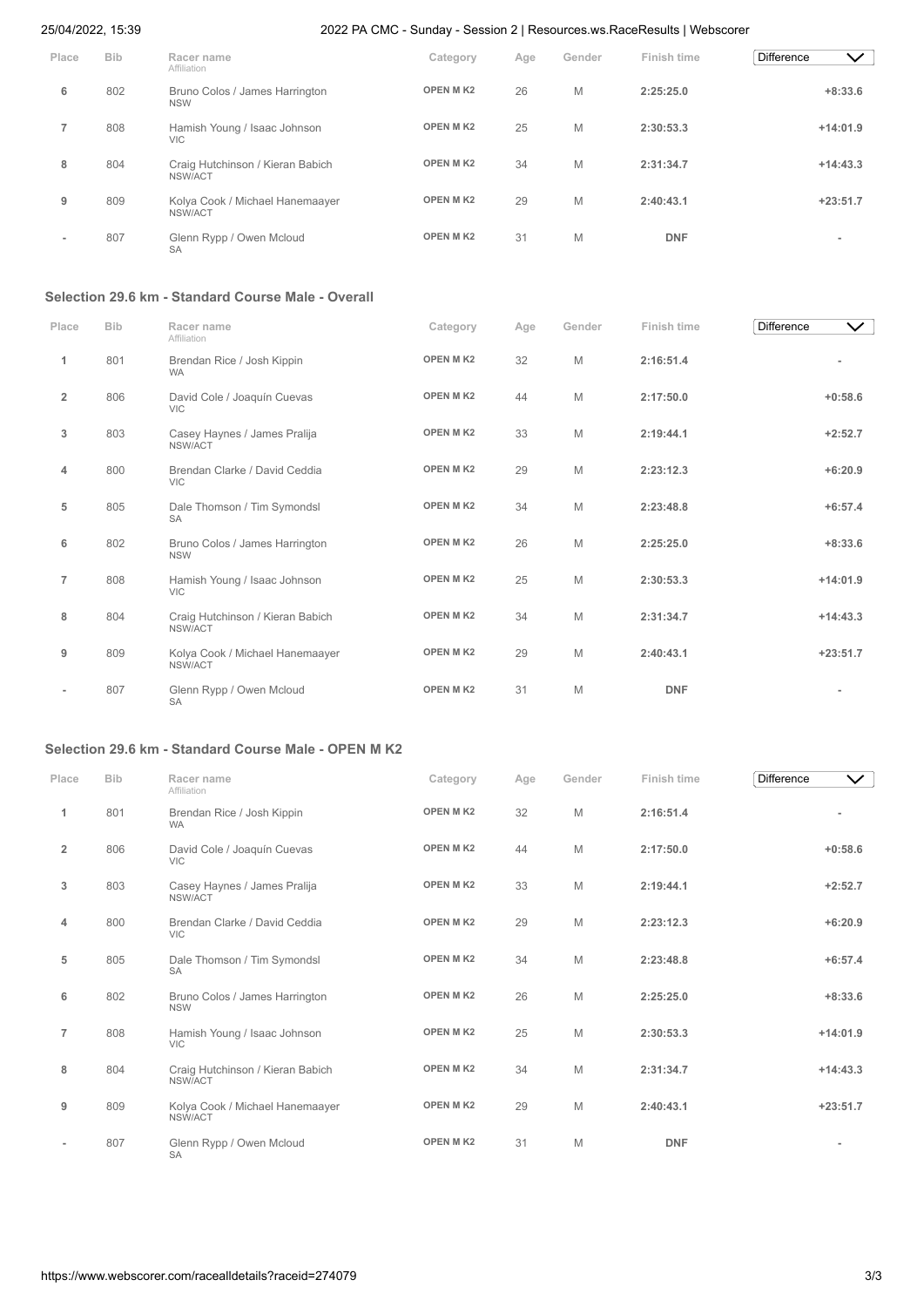## **2022 PA CMC - Sunday - Session 3 Sunday, April 24, 2022 13:40 (GMT+10) - Final results**



|                       | Sport: Paddling                                |
|-----------------------|------------------------------------------------|
|                       | Location: Miami, Australia                     |
|                       | Start type: Manual wave start                  |
| Wave grouping: Custom |                                                |
| Racers: 20            |                                                |
| Timed on: iPad        |                                                |
|                       | Timed with: Webscorer PRO 5.1                  |
|                       | Updated: Sunday, April 24, 2022 15:46 (GMT+10) |

Organized by: **Paddle Queensland**

**Race info**

Race website: **[qld.paddle.org.au](http://qld.paddle.org.au/)**

#### **[Race winners](https://www.webscorer.com/race?raceid=274099)**

## **Non Selection 18.5 km - Standard Course - Overall**

| Place                    | <b>Bib</b> | Racer name<br>Affiliation               | Category              | Age | Gender | Finish time | <b>Difference</b> | $\checkmark$             |
|--------------------------|------------|-----------------------------------------|-----------------------|-----|--------|-------------|-------------------|--------------------------|
|                          | 208        | Allison Bilbow / David Young<br>NSW/ACT | <b>X35-59 DBL SKI</b> | 62  | F/M    | 1:40:35.6   |                   | $\overline{\phantom{a}}$ |
| $\overline{2}$           | 207        | Karen Tipping / Pete Conway<br>NSW/ACT  | X35-59 K2             | 53  | F/M    | 1:41:13.2   |                   | $+0:37.6$                |
| 3                        | 211        | Bryn Davis / Lauchie Kent<br>QLD        | <b>M60 M K2</b>       | 67  | M      | 1:41:44.1   |                   | $+1:08.5$                |
| 4                        | 107        | Darryl Stenlake / Barry Wood<br>QLD     | <b>M55 MK2</b>        | 58  | M      | 1:48:17.5   |                   | $+7:41.9$                |
| $\overline{\phantom{a}}$ | 212        | Doug Hodson / Wade Rowston<br>NSW/ACT   | <b>M60 M K2</b>       | 62  | M      | <b>DNF</b>  |                   | $\overline{\phantom{a}}$ |

### **Non Selection 18.5 km - Standard Course Male - Overall**

| Place | <b>Bib</b> | Racer name<br>Affiliation             | Category        | Age | Gender | Finish time | <b>Difference</b> | $\checkmark$ |
|-------|------------|---------------------------------------|-----------------|-----|--------|-------------|-------------------|--------------|
|       | 211        | Bryn Davis / Lauchie Kent<br>QLD      | <b>M60 M K2</b> | 67  | M      | 1:41:44.1   |                   | $\,$         |
|       | 107        | Darryl Stenlake / Barry Wood<br>QLD   | <b>M55 M K2</b> | 58  | M      | 1:48:17.5   |                   | $+6:33.4$    |
| $\,$  | 212        | Doug Hodson / Wade Rowston<br>NSW/ACT | <b>M60 M K2</b> | 62  | M      | <b>DNF</b>  |                   |              |

#### **Non Selection 18.5 km - Standard Course Male - M55 M K2**

| Place | <b>Bib</b> | Racer name<br>Affiliation           | Category | Age | Gender | Finish time | Difference |  |
|-------|------------|-------------------------------------|----------|-----|--------|-------------|------------|--|
|       | 107        | Darryl Stenlake / Barry Wood<br>QLD | M55 M K2 | 58  | М      | 1:48:17.5   |            |  |

## **Non Selection 18.5 km - Standard Course Male - M60 M K2**

| Place  | <b>Bib</b> | Racer name                                      | Category        | Age | Gender | Finish time | <b>Difference</b> |  |
|--------|------------|-------------------------------------------------|-----------------|-----|--------|-------------|-------------------|--|
|        | 211        | Affiliation<br>Bryn Davis / Lauchie Kent<br>QLD | <b>M60 M K2</b> | 67  |        | 1:41:44.1   |                   |  |
| $\sim$ | 212        | Doug Hodson / Wade Rowston<br>NSW/ACT           | <b>M60 M K2</b> | 62  |        | <b>DNF</b>  |                   |  |

#### **Non Selection 18.5 km - Standard Course Female/Male - Overall**

| Place | <b>Bib</b> | Racer name<br>Affiliation               | Category              | Aae | Gender | Finish time | <b>Difference</b> |  |
|-------|------------|-----------------------------------------|-----------------------|-----|--------|-------------|-------------------|--|
|       | 208        | Allison Bilbow / David Young<br>NSW/ACT | <b>X35-59 DBL SKI</b> | 62  | F/M    | 1:40:35.6   |                   |  |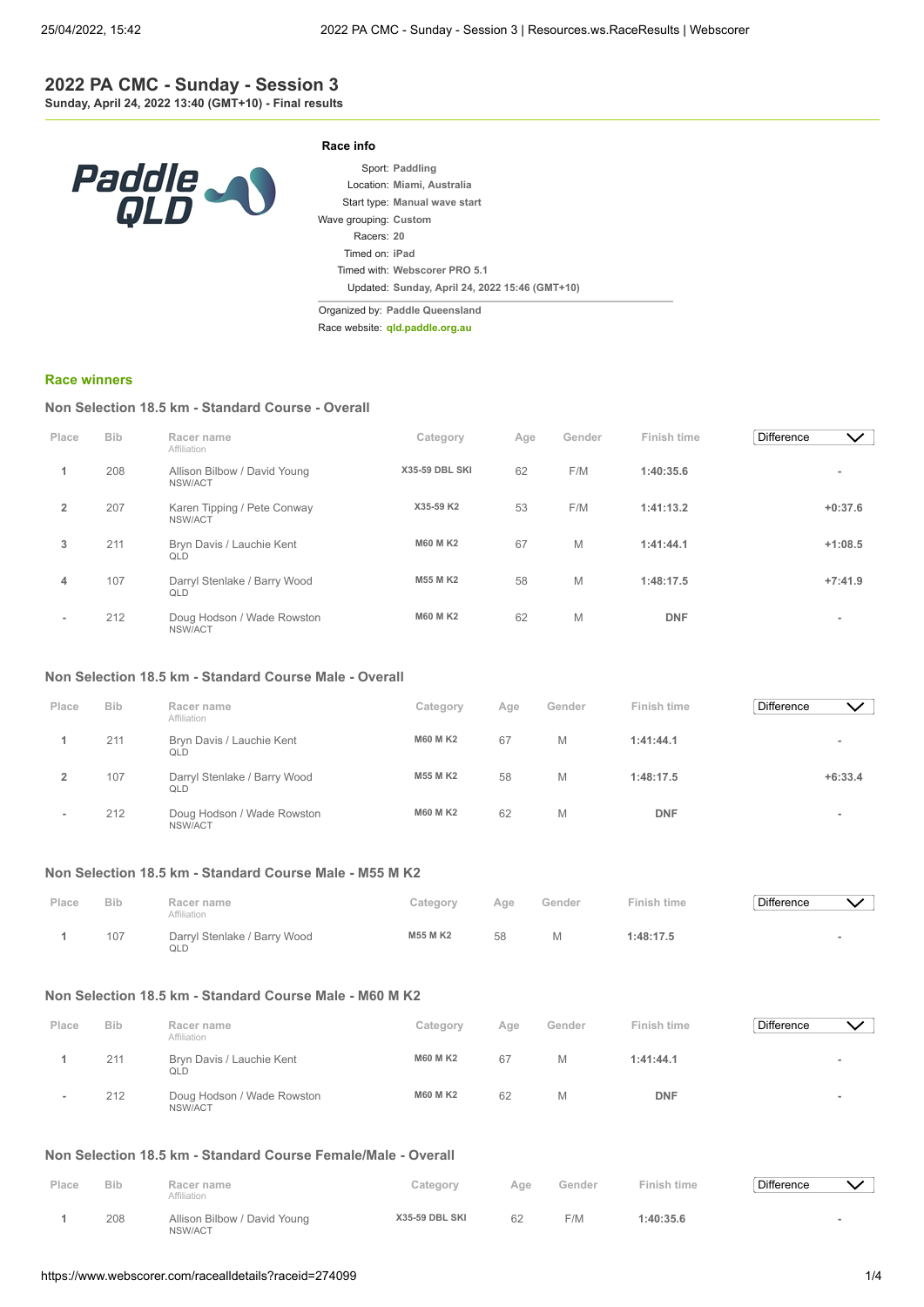|                | 25/04/2022, 15:42 |                                                                      | 2022 PA CMC - Sunday - Session 3   Resources.ws. Race Results   Webscorer |     |        |                    |                   |              |
|----------------|-------------------|----------------------------------------------------------------------|---------------------------------------------------------------------------|-----|--------|--------------------|-------------------|--------------|
| Place          | <b>Bib</b>        | Racer name<br>Affiliation                                            | Category                                                                  | Age | Gender | Finish time        | <b>Difference</b> | $\vee$       |
| $\overline{2}$ | 207               | Karen Tipping / Pete Conway<br>NSW/ACT                               | X35-59 K2                                                                 | 53  | F/M    | 1:41:13.2          | $+0:37.6$         |              |
|                |                   | Non Selection 18.5 km - Standard Course Female/Male - X35-59 DBL SKI |                                                                           |     |        |                    |                   |              |
| Place          | <b>Bib</b>        | Racer name<br>Affiliation                                            | Category                                                                  | Age | Gender | <b>Finish time</b> | <b>Difference</b> | $\checkmark$ |
| 1              | 208               | Allison Bilbow / David Young<br>NSW/ACT                              | X35-59 DBL SKI                                                            | 62  | F/M    | 1:40:35.6          |                   |              |
|                |                   | Non Selection 18.5 km - Standard Course Female/Male - X35-59 K2      |                                                                           |     |        |                    |                   |              |
| Place          | <b>Bib</b>        | Racer name<br>Affiliation                                            | Category                                                                  | Age | Gender | Finish time        | <b>Difference</b> | $\checkmark$ |
| 1              | 207               | Karen Tipping / Pete Conway<br>NSW/ACT                               | X35-59 K2                                                                 | 53  | F/M    | 1:41:13.2          |                   |              |
|                |                   | Selection 18.5 km - Standard Course - Overall                        |                                                                           |     |        |                    |                   |              |
| Place          | <b>Bib</b>        | Racer name<br>Affiliation                                            | Category                                                                  | Age | Gender | Finish time        | <b>Difference</b> | $\vee$       |
| 1              | 209               | Daniela Torres / Darren Lee<br>NSW/ACT                               | X35-59 K2                                                                 | 58  | F/M    | 1:34:40.3          |                   |              |
| $\overline{2}$ | 213               | Peter Currie / Steve Vegh<br><b>VIC</b>                              | <b>M60 M K2</b>                                                           | 64  | M      | 1:35:35.1          | $+0:54.8$         |              |
| 3              | 210               | Michael Waide / Amanda Kyneur<br>QLD                                 | X35-59 K2                                                                 | 56  | F/M    | 1:39:20.4          | $+4:40.1$         |              |
| 4              | 200               | Marc Brehin / Cathy Venning<br><b>SA</b>                             | X35-59 K2                                                                 | 60  | F/M    | 1:39:44.0          | $+5:03.7$         |              |
| 5              | 206               | Ian Cooper / Liz Pratt<br>NSW/ACT                                    | X35-59 K2                                                                 | 59  | F/M    | 1:48:01.0          | $+13:20.7$        |              |
| 6              | 205               | Chris Girdler / Stuart Bryson<br>QLD                                 | X35-59 K2                                                                 | 57  | F/M    | 1:48:26.3          | $+13:46.0$        |              |
| $\overline{7}$ | 108               | Dominic Scarfe / John Young<br>VIC                                   | M55 M K2                                                                  | 61  | M      | 1:59:01.4          | $+24:21.1$        |              |
| 8              | 204               | Julie Mcdonald / Sue McDougall<br><b>WA</b>                          | M50 W K2                                                                  | 53  | F      | 2:00:39.2          | $+25:58.9$        |              |
| 9              | 109               | Charles Power / John Hilton<br><b>VIC</b>                            | <b>M50 MK2</b>                                                            | 54  | M      | 2:02:16.9          | $+27:36.6$        |              |
|                |                   | Selection 18.5 km - Standard Course Female - Overall                 |                                                                           |     |        |                    |                   |              |
| Place          | <b>Bib</b>        | Racer name<br>Affiliation                                            | Category                                                                  | Age | Gender | Finish time        | <b>Difference</b> | $\vee$       |
| 1              | 204               | Julie Mcdonald / Sue McDougall<br><b>WA</b>                          | <b>M50 W K2</b>                                                           | 53  | F      | 2:00:39.2          |                   |              |
|                |                   | Selection 18.5 km - Standard Course Female - M50 W K2                |                                                                           |     |        |                    |                   |              |
| Place          | <b>Bib</b>        | Racer name<br>Affiliation                                            | Category                                                                  | Age | Gender | Finish time        | <b>Difference</b> | $\checkmark$ |
| 1              | 204               | Julie Mcdonald / Sue McDougall<br><b>WA</b>                          | <b>M50 W K2</b>                                                           | 53  | F      | 2:00:39.2          |                   |              |
|                |                   | Selection 18.5 km - Standard Course Male - Overall                   |                                                                           |     |        |                    |                   |              |
| Place          | <b>Bib</b>        | Racer name<br>Affiliation                                            | Category                                                                  | Age | Gender | Finish time        | <b>Difference</b> | $\checkmark$ |
| 1              | 213               | Peter Currie / Steve Vegh<br><b>VIC</b>                              | <b>M60 MK2</b>                                                            | 64  | M      | 1:35:35.1          |                   |              |
| $\overline{2}$ | 108               | Dominic Scarfe / John Young<br><b>VIC</b>                            | M55 M K2                                                                  | 61  | M      | 1:59:01.4          | $+23:26.3$        |              |
| 3              | 109               | Charles Power / John Hilton<br><b>VIC</b>                            | <b>M50 MK2</b>                                                            | 54  | M      | 2:02:16.9          | $+26:41.8$        |              |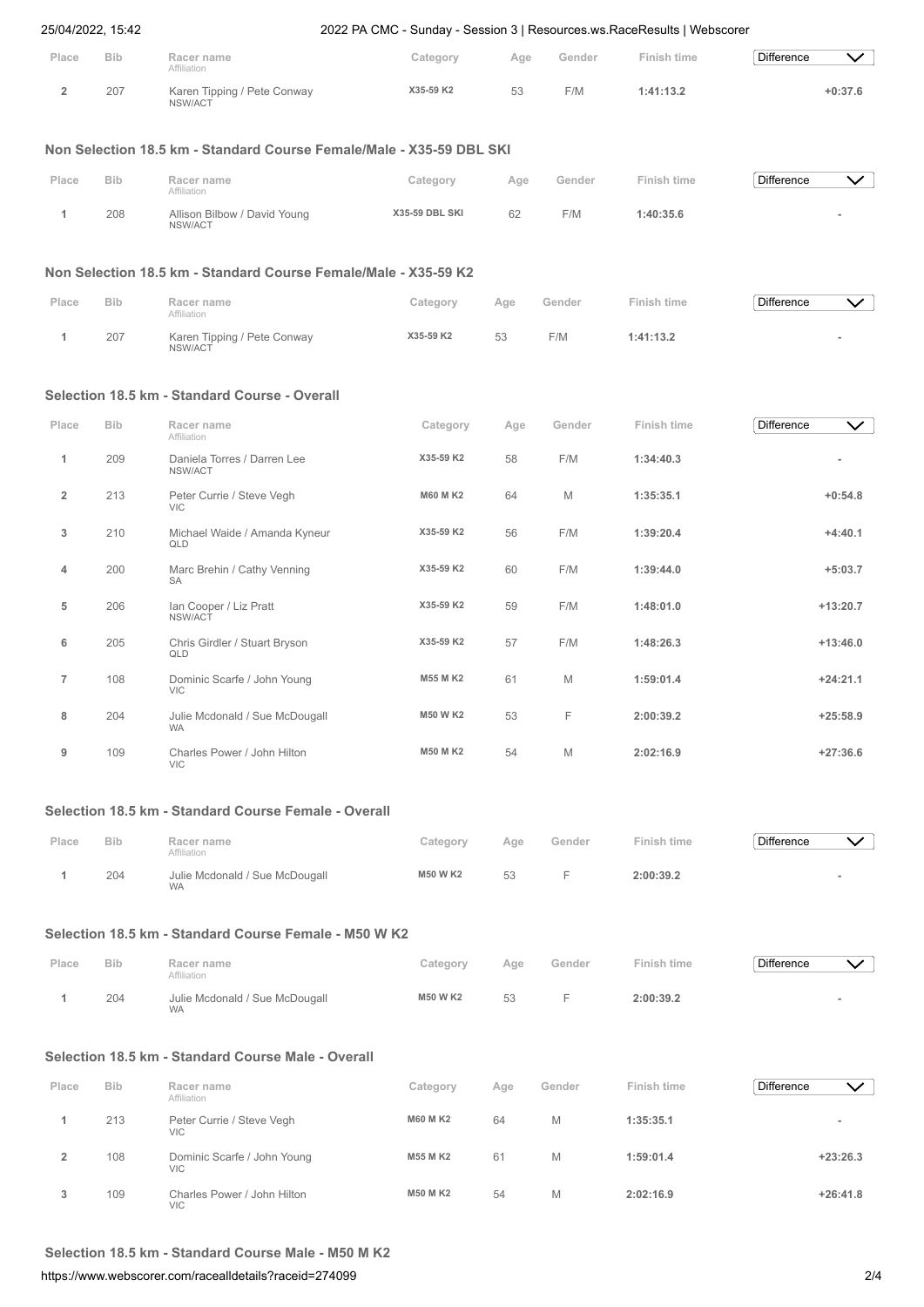|                         | 25/04/2022, 15:42 |                                                             | 2022 PA CMC - Sunday - Session 3   Resources.ws. Race Results   Webscorer |     |        |                    |                                   |
|-------------------------|-------------------|-------------------------------------------------------------|---------------------------------------------------------------------------|-----|--------|--------------------|-----------------------------------|
| Place                   | <b>Bib</b>        | Racer name<br>Affiliation                                   | Category                                                                  | Age | Gender | <b>Finish time</b> | <b>Difference</b><br>$\checkmark$ |
| 1                       | 109               | Charles Power / John Hilton<br><b>VIC</b>                   | <b>M50 MK2</b>                                                            | 54  | M      | 2:02:16.9          |                                   |
|                         |                   | Selection 18.5 km - Standard Course Male - M55 M K2         |                                                                           |     |        |                    |                                   |
| Place                   | <b>Bib</b>        | Racer name<br>Affiliation                                   | Category                                                                  | Age | Gender | Finish time        | <b>Difference</b><br>$\checkmark$ |
| 1                       | 108               | Dominic Scarfe / John Young<br><b>VIC</b>                   | <b>M55 MK2</b>                                                            | 61  | M      | 1:59:01.4          |                                   |
|                         |                   | Selection 18.5 km - Standard Course Male - M60 M K2         |                                                                           |     |        |                    |                                   |
| Place                   | <b>Bib</b>        | Racer name<br>Affiliation                                   | Category                                                                  | Age | Gender | Finish time        | <b>Difference</b><br>$\checkmark$ |
| 1                       | 213               | Peter Currie / Steve Vegh<br><b>VIC</b>                     | <b>M60 M K2</b>                                                           | 64  | M      | 1:35:35.1          |                                   |
|                         |                   | Selection 18.5 km - Standard Course Female/Male - Overall   |                                                                           |     |        |                    |                                   |
| Place                   | <b>Bib</b>        | Racer name<br>Affiliation                                   | Category                                                                  | Age | Gender | Finish time        | <b>Difference</b><br>$\checkmark$ |
| 1                       | 209               | Daniela Torres / Darren Lee<br>NSW/ACT                      | X35-59 K2                                                                 | 58  | F/M    | 1:34:40.3          |                                   |
| $\overline{\mathbf{2}}$ | 210               | Michael Waide / Amanda Kyneur<br>QLD                        | X35-59 K2                                                                 | 56  | F/M    | 1:39:20.4          | $+4:40.1$                         |
| 3                       | 200               | Marc Brehin / Cathy Venning<br>SA                           | X35-59 K2                                                                 | 60  | F/M    | 1:39:44.0          | $+5:03.7$                         |
| 4                       | 206               | Ian Cooper / Liz Pratt<br>NSW/ACT                           | X35-59 K2                                                                 | 59  | F/M    | 1:48:01.0          | $+13:20.7$                        |
| 5                       | 205               | Chris Girdler / Stuart Bryson<br>QLD                        | X35-59 K2                                                                 | 57  | F/M    | 1:48:26.3          | $+13:46.0$                        |
|                         |                   | Selection 18.5 km - Standard Course Female/Male - X35-59 K2 |                                                                           |     |        |                    |                                   |
| Place                   | <b>Bib</b>        | Racer name<br>Affiliation                                   | Category                                                                  | Age | Gender | <b>Finish time</b> | <b>Difference</b><br>$\checkmark$ |
| 1                       | 209               | Daniela Torres / Darren Lee<br>NSW/ACT                      | X35-59 K2                                                                 | 58  | F/M    | 1:34:40.3          |                                   |
| $\overline{\mathbf{2}}$ | 210               | Michael Waide / Amanda Kyneur<br>QLD                        | X35-59 K2                                                                 | 56  | F/M    | 1:39:20.4          | $+4:40.1$                         |
| 3                       | 200               | Marc Brehin / Cathy Venning<br>SA                           | X35-59 K2                                                                 | 60  | F/M    | 1:39:44.0          | $+5:03.7$                         |
| 4                       | 206               | Ian Cooper / Liz Pratt<br>NSW/ACT                           | X35-59 K2                                                                 | 59  | F/M    | 1:48:01.0          | $+13:20.7$                        |
| 5                       | 205               | Chris Girdler / Stuart Bryson<br>QLD                        | X35-59 K2                                                                 | 57  | F/M    | 1:48:26.3          | $+13:46.0$                        |
|                         |                   | Non Selection 22.2 km - Standard Course - Overall           |                                                                           |     |        |                    |                                   |
| Place                   | <b>Bib</b>        | Racer name<br>Affiliation                                   | Category                                                                  | Age | Gender | Finish time        | <b>Difference</b><br>$\checkmark$ |
| 1                       | 106               | Michael McKeogh /Gareth Stokes<br>NSW/ACT                   | M45 DBL SKI                                                               | 57  | M      | 1:50:22.4          |                                   |
|                         |                   | Non Selection 22.2 km - Standard Course Male - Overall      |                                                                           |     |        |                    |                                   |
| Place                   | <b>Bib</b>        | Racer name<br>Affiliation                                   | Category                                                                  | Age | Gender | <b>Finish time</b> | <b>Difference</b><br>$\checkmark$ |
| 1                       | 106               | Michael McKeogh /Gareth Stokes<br>NSW/ACT                   | M45 DBL SKI                                                               | 57  | M      | 1:50:22.4          |                                   |
|                         |                   | Non Selection 22.2 km - Standard Course Male - M45 DBL SKI  |                                                                           |     |        |                    |                                   |
| Place                   | <b>Bib</b>        | Racer name<br>Affiliation                                   | Category                                                                  | Age | Gender | <b>Finish time</b> | <b>Difference</b><br>$\checkmark$ |